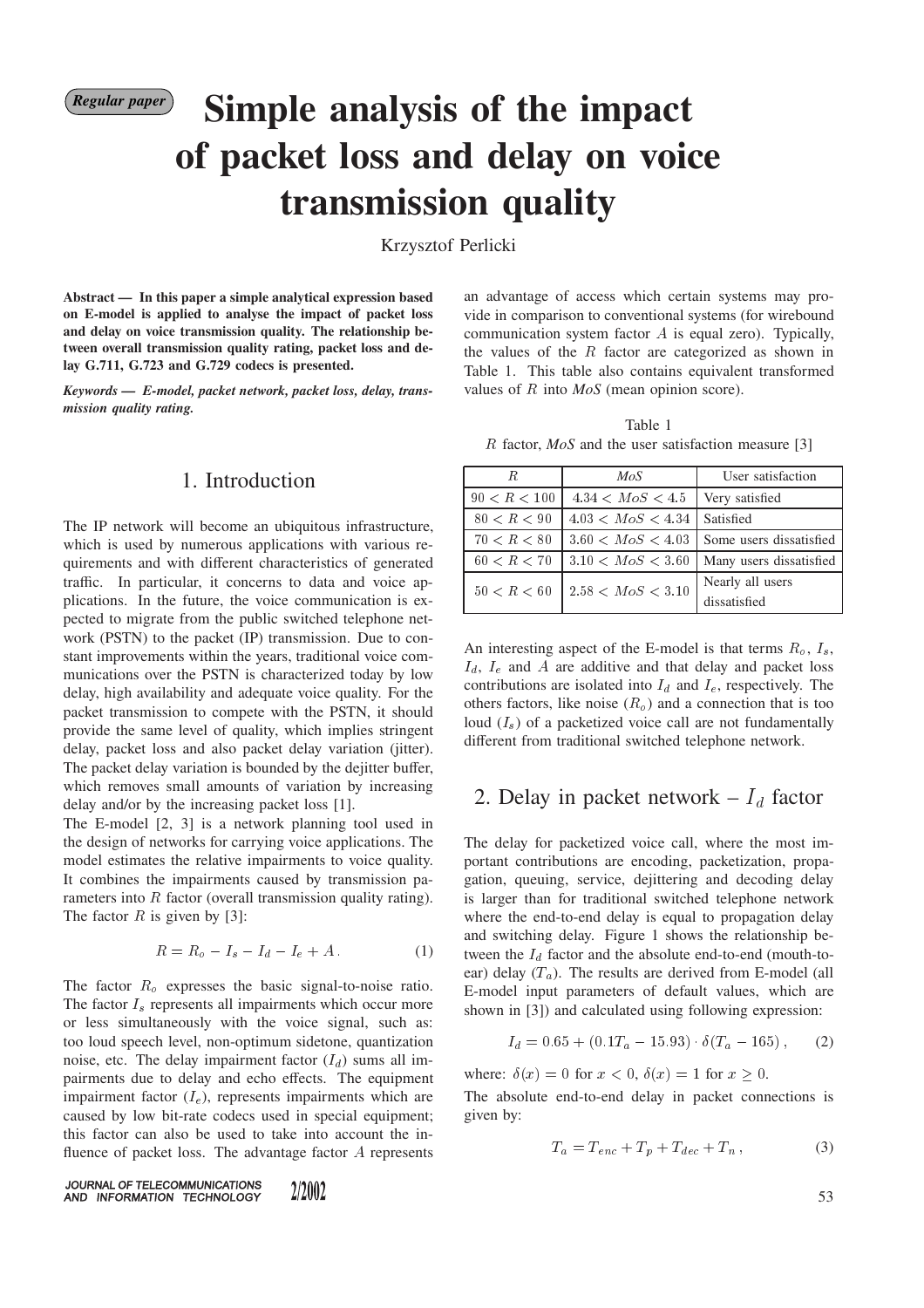

*Fig. 1.* The relationship between the  $I_d$  factor and the  $T_a$  delay;  $\circ$  – based on E-model, curve fit – Eq. (3).

where:  $T_{enc}$  is the encoding delay,  $T_p$  is the packetization delay,  $T_{dec}$  is the decoding delay and  $T_n$  is the so-called network delay, which is equal to the sum of the propagation, queuing, service and dejittering delay [4].

### 3. Packet loss –  $I_e$  factor

No analytical expressions for the equipment impairment factor  $(I_e)$  are directly available today. Instead, the  $I_e$  factor must be obtained from subjective tests of voice quality for particular codec and various operating conditions (e.g. packet loss, number of voice frames per packet) [5]. ITU-T Rec. [6] gives measured value of the  $I_e$  factor only for G.711, G.723 and G.729 codecs.



*Fig. 2.* The equipment impairment factor  $(I_e)$  versus the packet loss for G.711 codec (random packet loss);  $\circ$  – based on [6], curve  $fit - Eq. (4)$ .

Figure 2 shows results for the  $I_e$  factor for G.711. Also shown in Fig. 2 is a curve fit, which is derived from an expression of the form:

$$
I_e = 22 \ln (1 + 0.2 \cdot p.l.), \tag{4}
$$

where  $p.l.$  is the packet loss in percent.

The results for the  $I_e$  factor and G.723 codec are shown in Fig. 3. The curve fit in this figure is derived from the following expression:

$$
I_e = 15 + 33 \ln(1 + 0.15 \cdot p.l.). \tag{5}
$$



*Fig. 3.* The equipment impairment factor  $(I_e)$  versus the packet loss for G.723 codec (number of voice frames per packet: 1);  $\circ$  – based on [6], curve fit – Eq. (5).



*Fig. 4.* The equipment impairment factor  $(I_e)$  versus the packet loss for G.729 codec (number of voice frames per packet: 2);  $\circ$  – based on [6], curve fit – Eq. (6).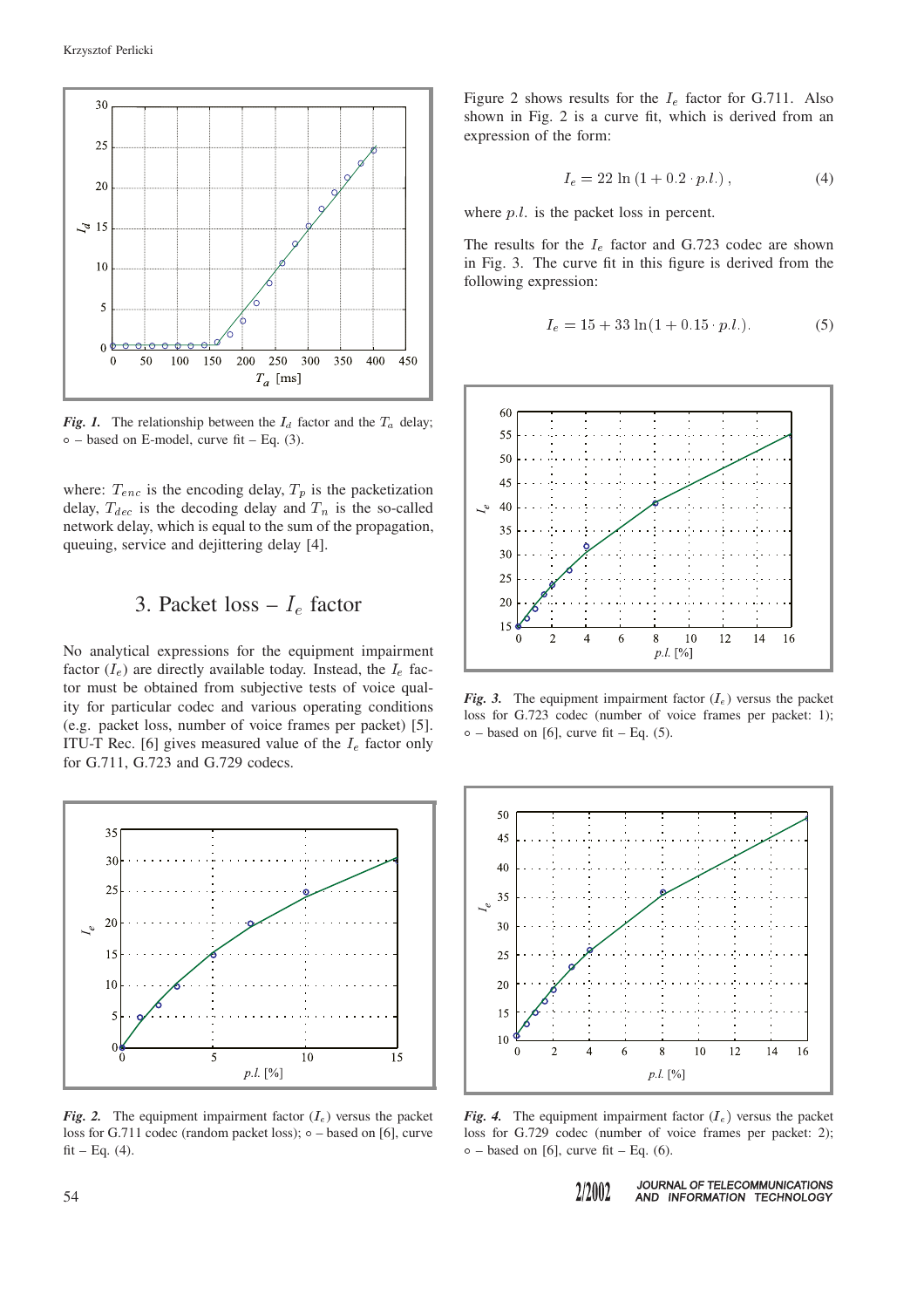The results for the  $I_e$  factor and G.729 codec are shown in Fig. 4. The curve fit in this figure is derived from the following expression:

$$
I_e = 11 + 31 \ln(1 + 0.15 \cdot p.l.). \tag{6}
$$

## 4. Impact of packet loss and network delay on the factor <sup>R</sup>

Choosing E-model default values [3] we can reduce the expression (1) to:

$$
R = 93.33 - I_d - I_e \tag{7}
$$

Substituting Eqs. (2)–(6) into (7), the factor R can be rewritten as:

• for G.711 codec:

$$
R = 92.68 - (0.1 T_{n\max} - 15.90) \times
$$
  
 
$$
\times \delta(T_{n\max} - 164.75) +
$$
  
 
$$
-22 \ln(1 + 0.2 \cdot p.l.),
$$
 (8)

• for G.723 codec:

$$
R = 77.68 - (0.1 T_{n\text{max}} - 9.18) \times
$$
  
 
$$
\times \delta (T_{n\text{max}} - 97.50) +
$$
  
-33 ln(1 + 0.15 · p.l.), (9)

 $\bullet$  for G.729 codec:

$$
R = 81.68 - (0.1 T_{n \max} - 12.43) \times
$$
  
 
$$
\times \delta(T_{n \max} - 130) +
$$
  
 
$$
-31 \ln(1 + 0.15 \cdot p.l.) , \qquad (10)
$$

where  $T_{n \max}$  is the maximum of the network delay.



*Fig. 5.* Maximum of the network delay versus the factor <sup>R</sup> (G.711 codec).

It is assumed in Eqs.  $(8)$ – $(10)$  that the minimum values of the sum of the encoding delay, the packetization delay and the decoding delay are [7]:

JOURNAL OF TELECOMMUNICATIONS 2/2002 AND INFORMATION TECHNOLOGY

- $\bullet$  for G.711 codec: 0.25 ms,
- for G.723 codec: 67.5 ms (number of voice frames per packet: 1),
- for G.729: 35 ms (number of voice frames per packet: 2).

Figures 5, 6, 7 show the relationship between the maximum of the network delay  $(T_{n \max})$  and the R factor and G.711, G.723 and G.729 codecs, respectively.



*Fig. 6.* Maximum of the network delay versus the factor <sup>R</sup> (G.723 codec).



*Fig. 7.* Maximum of the network delay versus the factor <sup>R</sup> (G.729 codec).

Table 2 The value of  $T_{n \max}$  for  $R = 50, 60, 70, 80$  and 90 (G.711 codec)

| Maximum of the network delay $T_{n \max}$ [ms] |                 |       |       |       |       |
|------------------------------------------------|-----------------|-------|-------|-------|-------|
| R                                              | Packet loss [%] |       |       |       |       |
|                                                | $\Omega$        | 2     | 4     | 8     | 12    |
| 50                                             | 585.8           | 511.8 | 456.5 | 375.6 | 316.6 |
| 60                                             | 485.8           | 411.8 | 356.5 | 275.6 | 216.6 |
| 70                                             | 385.8           | 311.8 | 256.5 | 175.6 | 116.6 |
| 80                                             | 285.8           | 211.8 | 156.5 | 75.6  | 16.6  |
| 90                                             | 185.8           | 111.8 | 56.5  |       |       |